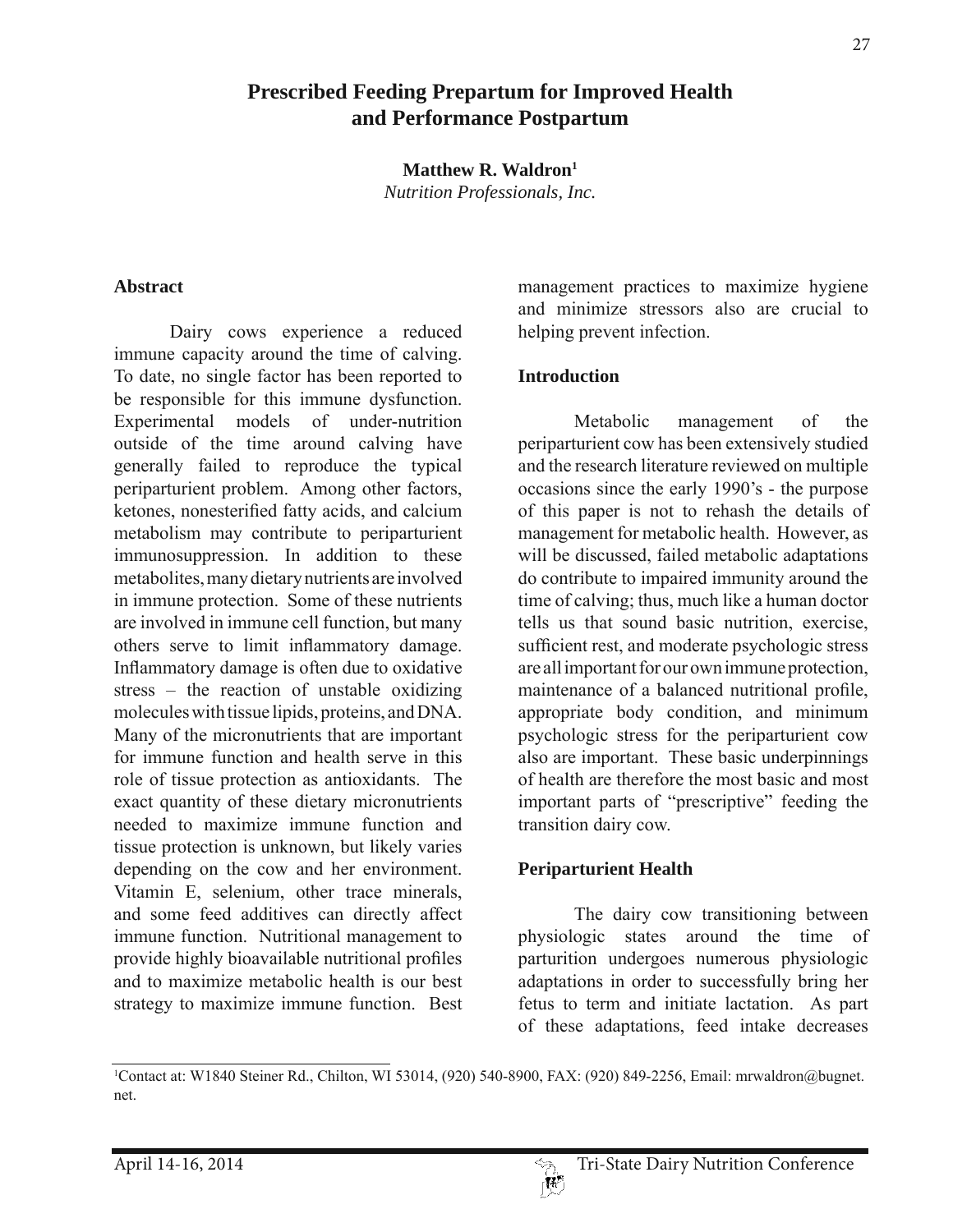around the time of calving even though nutrient requirements of the fetus and placenta continue to increase prepartum and energy secretion in the form of milk increases dramatically postpartum (Grummer, 1993; Bell, 1995). This period of decreased feed intake coupled with stout energetic and nutrient demands creates a period of negative nutrient balance, such that energy, protein, and macromineral balances run deficits during the periparturient period (Goff and Horst, 1997). In addition to the adaptations of nutritional physiology that must occur to support periparturient metabolic health, the immune system of the cow also undergoes changes during this time-frame that decrease its effectiveness.

 These changes in immune protection, often termed immunosuppression or immune dysfunction, affect the functional activity of multiple immune cell types around the time of calving (Mallard et al., 1998; Sordillo and Streicher, 2002). The reasons for these immunological changes is not entirely understood, although maternal-fetal recognition and hormonal changes associated with the initiation of parturition may play a role (Burton et al., 1995; Weber et al., 2001). Furthermore, the cotyledonary placenta of the bovine necessitates a sequestration of immune components into colostrum for passive transfer of immunity to the newborn calf. However, the mastectomized cow model (Kimura et al., 1999) has shown definitively that colostrogenesis is not wholly responsible for impaired immunity during the periparturient period. The question becomes, other than these physiological changes associated with parturition, how does nutrition tie-in to periparturient immune function? Does nutrition or downstream metabolism have the potential to impair immunity and do specific nutrients or feed additives directly affect the immune system?

# **Negative Energy Balance and Immune Dysfunction**

 Periparturient negative energy balance has been implicated in contributing to immunosuppression. Perhaps one of the most convincing experiments implicating the metabolic demand of lactation on impaired immunity utilized the mastectomized cow model (Kimura et al., 1999). In this experiment, the presence of the mammary gland (vs. mastectomized cows) and its attendant metabolic demands slowed recovery of neutrophil function postpartum, suggesting that fuel use, metabolite concentrations, or endocrine profiles associated with lactation exacerbated periparturient immunosuppression (Kimura et al., 1999). Furthermore, associative studies have linked lower prepartum dry matter intake with either reduced immune function (Hammon et al., 2006) or increased severity of inflammatory disease postpartum (Huzzey et al., 2007).

 It stands to reason that if negative nutrient or energy balances around the time of calving were a significant cause of periparturient immunosuppression, it should be possible to recreate immune dysfunction in virtually any cattle class using experimental feed restriction models. Experimental induction of immunosuppression would help to prove causality of periparturient dysfunction but would also yield valuable help in our research of this problem - less expensive animal models could be used and greater experimental flexibility would be created without depending on the (unknown) exact day of an expected calving. However, research results using feed restriction models have been largely disappointing; few experiments have resulted in widespread immunological changes mimicking those seen around the time of natural parturition in dairy cows. Experimentally-induced negative energy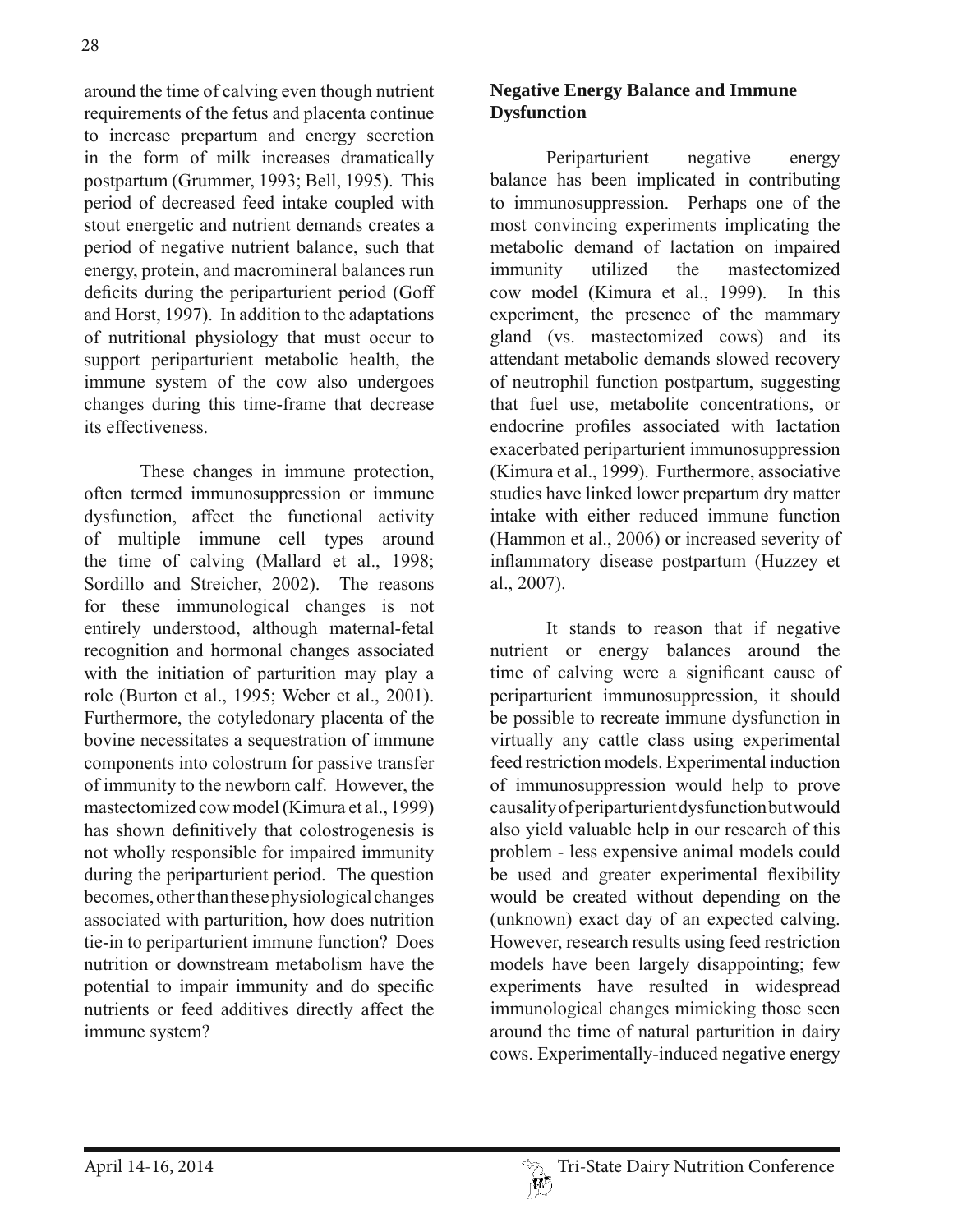balance alone had little effect on the expression of adhesion molecules on the surface of bovine leukocytes (Perkins et al., 2001). Furthermore, experimental negative energy balance in midlactation cows did not affect the clinical symptoms associated with an intramammary endotoxin infusion (Perkins et al., 2002). Similarly, Moyes et al. (2009a) reported only minor differences in immunocompetence of post-peak cows subjected to nutrient restriction for 5 days prior to intramammary experimental mastitis. The disagreement between experimental models of nutrient restriction and periparturient dairy cows suggests that other variables during the periparturient period are more likely responsible for immunosuppression than just nutrient balance or transient changes in circulating metabolites.

 Relating to metabolites, other work has investigated individual metabolic components associated with negative energy balance; specifically, ketones, and more recently, nonesterified fatty acids (NEFA) have been the most studied. Kremer et al. (1993) reported that experimental mastitis was more severe in ketotic than non-ketotic cows, and as reviewed by Suriyasathaporn et al. (2000), ketosis may increase the risk of mastitis in periparturient immunosuppressed cattle because many immune cell types are negatively affected by metabolite levels typical of a ketotic environment (i.e., low concentrations of glucose and high concentrations of ketone bodies and NEFA). Other studies have suggested that it is the NEFA, not the ketones per se, that are responsible for the negative postpartum immune influences. Ster et al. (2012) reported that in vitro concentration of NEFA equivalent to that reported in periparturient cows in vivo decreased peripheral blood mononuclear cell proliferation and also polymorphonuclear neutrophil **(PMN)** respiratory burst activity. This study lends support to that of Scalia et al.

(2006), wherein in vitro incubation of PMN with NEFA resulted in decreased PMN function and viability. These laboratory experiments are consistent with field experiments suggesting that elevated concentrations of NEFA and (the ketone) beta-hydroxybutyrate **(BHBA)** around the time of calving are predictive for subsequent clinical mastitis (Moyes et al., 2009b) and the development of displaced abomasum, clinical ketosis, metritis, and retained placenta (Ospina et al., 2010). Galvão et al. (2010) reported that cows who developed metritis and subclinical endometritis had elevated levels of both plasma NEFA and BHBA, and PMN from these same cows had lower intracellular glycogen energy stores. From a practical standpoint, strategies that have been reported to help manage periparturient energy metabolites, such as maintaining moderate periparturient body condition scores (Lacetera et al., 2005) and not overfeeding during the prepartum period (Graugnard et al.,  $2012$ ) appear beneficial to immune function around the time of calving.

# **Tipping the Scale - Body Condition Score**

 At the animal level, body condition score is related to the previously discussed metabolites associated with negative energy balance (i.e., NEFA and BHBA). Recent research suggests that immune function is related to body condition score; specifically, it may be that over-conditioned cows are at greater risk for inflammation and infection. It is still early in this area of research, but we are beginning to "connect the dots" to build the scientific story behind fat cows and immune imbalance. It is well documented that over-conditioned cows are at greater risk for metabolic disorders related to energy metabolism (Rukkwamsuk et al., 1999; Grummer, 1993). Specifically, these animals have greater lipid stores entering the period of negative energy balance and are therefore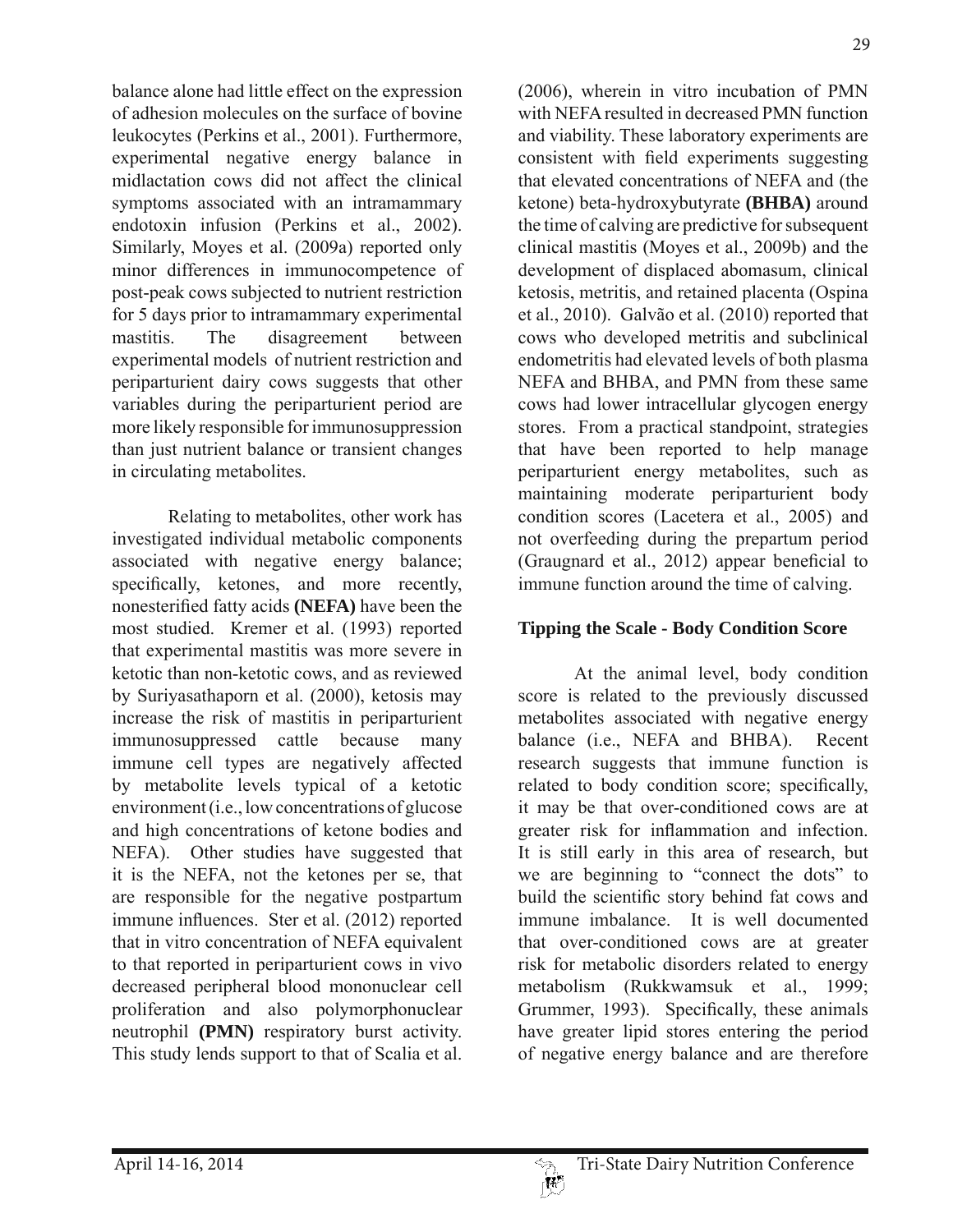more likely to have greater concentrations of NEFA and ketones in circulation, and greater triglyceride accumulation in the liver. Each of these factors has been associated with impaired immune function (NEFA – Scalia et al., 2006; Hammon et al., 2006; ketones – Suriyasathaporn et al., 2000; hepatic lipidosis – Andersen et al., 1996). In addition to the energetic related variables, over-conditioned cows are also more likely to experience higher levels of oxidative stress (Bernabucci et al., 2005; O'Boyle et al., 2006), are considered to be at greater inflammatory risk (O'Boyle et al., 2006), and have been reported to have impaired immune function (Lacetera et al., 2005). Greater oxidative stress may impair leukocyte function and also increase the potential inflammatory damage to productive tissue during an immune response. Insufficient data exists for in-depth discussion of the immune status of severely under-conditioned cattle, but one would expect immunosuppression similar to other examples of malnutrition below some threshold of animal well-being.

# **A Role for Calcium in Periparturient Immunity**

 Another aspect of periparturient metabolism that has the potential to impact immune competence is calcium metabolism. Significant quantities of calcium are required for milk synthesis and an inadequate adaptation to this calcium sink at the onset of lactation results in hypocalcemia (milk fever). Although it is important for milk synthesis, calcium is also important for intracellular metabolism and signaling in most cell types, including the leukocytes of the immune system. Returning to the previously discussed mastectomized cow study (Kimura et al., 1999), one of the key variables that was different between mastectomized and intact cows was plasma calcium concentration. This

revelation rekindled interest in the potential role for calcium metabolism to be causal toward impaired immunity. Ducusin et al. (2003) reported that PMN from hypocalcemic cows had decreased phagocytic activity and that phagocytic capacity could be manipulated by adjusting extracellular concentrations. Similarly, Kimura et al. (2006) reported that calcium stores in mononuclear leukocytes are depleted prior to the development of hypocalcemia in the blood, and that this depletion of intracellular calcium potentially contributes to immunosuppression. Not only may clinical hypocalcemia be important, Martinez et al. (2012) reported that even subclinically hypocalcemic cows (SCH; serum  $Ca \leq 8.59$  mg/dL in at least one sample from the first 3 days postpartum) may have impaired immune function. These authors reported that SCH cows had lower numbers of circulating PMN in blood and that these PMN had impaired phagocytic and killing capacities. As follows, these SCH cows also were at increased risk for development of fever, metritis, and puerperal metritis; the relative risk for developing metritis decreased by 22% for every 1 mg/dL increase in serum Ca (Martinez et al., 2012). Nutritional management of periparturient calcium metabolism may have implications for immune function, not just metabolic health.

# **The Role of Some Dietary Nutrients in Immunity**

 Completing the relationship between immune function and metabolism, it also has been reported that multiple dietary nutrients influence immunity. The role of dietary nutrients in supporting immune function has received significant research attention. Vitamins (e.g., vitamins C, D, and E) and trace minerals (e.g., zinc or selenium) are all familiar to us from advertisements touting the role of these nutrients in human health and disease.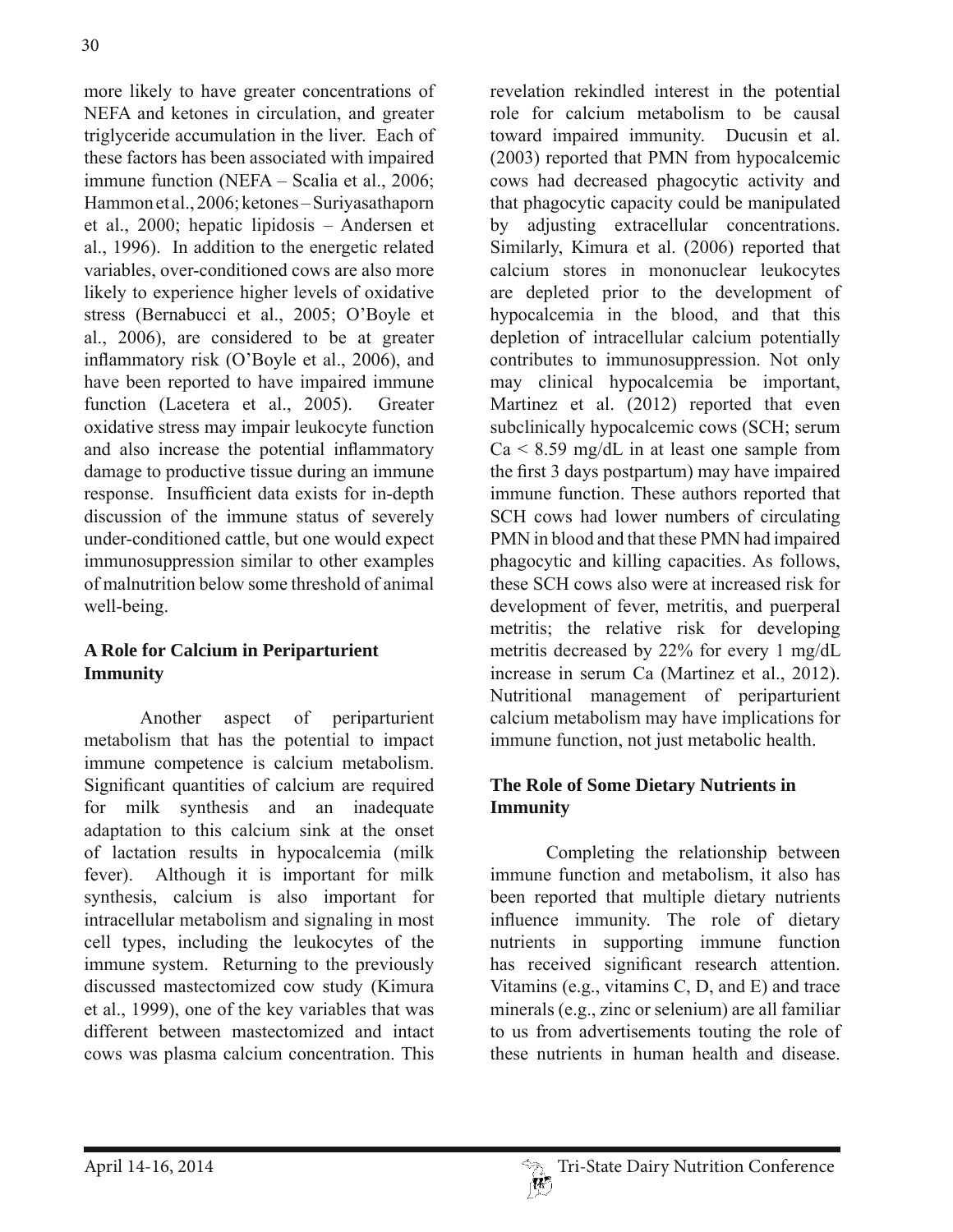Furthermore, at least basal levels, and in some cases supranutritional levels, of these nutrients have been shown be supportive for animal health in livestock production systems (Weiss, 1998; Spears, 2000; Spears and Weiss, 2008). Other nutrients, such as specific fatty acids, have been studied for their ability to influence immune function (Calder, 2006) and hold promise for future use in livestock species.

 Although some micronutrients are directly involved in immune cell function, one of the most common ways that nutrients are involved in animal health is through their role as antioxidants. Antioxidants protect the animal from reactive or unstable compounds that set off chain reactions and cause tissue damage. These chain reactions are initiated by oxidized products of metabolism, such as superoxide anion, hydrogen peroxide, hydroxyl radical, hypochlorous acid, and peroxynitrite (Valko et al., 2007). These unstable compounds typically fall under the categories of reactive oxygen species **(ROS)** or reactive nitrogen species **(RNS)**. The ROS and RNS are normal products of healthy metabolism. That is, as energy is created through aerobic metabolism, some unpaired electrons attach to molecular oxygen and form superoxide anion (Valko et al., 2007). This unstable molecule can pass the single electron to other metabolic intermediates or induce instability in other compounds. This group of unstable compounds interacts with lipids, proteins, DNA, and other molecules within the body to induce instability and create tissue damage. The antioxidants that work to oppose these unstable molecules either directly quench these oxidants or sometimes repair tissue that has already suffered oxidative damage. Under basal conditions (in a micronutrient-supplemented animal), antioxidants generally reduce most of the oxidants, and little tissue damage occurs. However, any factor that tips the balance toward

greater production of pro-oxidant molecules (e.g., diet imbalances, increased metabolic rate, toxins, or inflammation) or decreased presence of antioxidants (e.g., nutrient deficiencies or a greater oxidative stress load) result in greater oxidative stress on the tissues of the animal (Miller et al., 1993).

### **Oxidative Stress – A Common Denominator Between Active Metabolism and Inflammation**

During inflammatory disease states, immune cells produce ROS and RNS (Sordillo and Aitken, 2009). The leukocytes then use these toxic compounds as part of their arsenal to kill invading pathogens. Indeed, these same molecules that can induce damage in mammalian tissue also can cause lethal damage to bacteria and other invading pathogens. Although very effective against pathogens, unfortunately these oxidants are not selective about which cells are destroyed, and often, significant collateral damage to mammalian tissue occurs. Then, the antioxidants enter. As previously discussed, antioxidants either present in circulation or residing in tissues help to preserve the integrity and functionality of the mammalian tissue. If antioxidant status is adequate and the inflammation is moderate, little significant or permanent tissue damage is done. However, severe inflammation or marginal antioxidant protection can lead to extensive tissue damage and permanently compromised tissue function (Zhao and Lacasse, 2008).

 Antioxidants typically fall into two groups - either individual nutrients (or compounds) serve to directly quench oxidants, or enzymes containing a specific nutrient at their catalytic site serve to convert these toxic compounds to less harmful intermediates or inert end-products (Miller et al., 1993; Sordillo and Aitken, 2009). Several micronutrients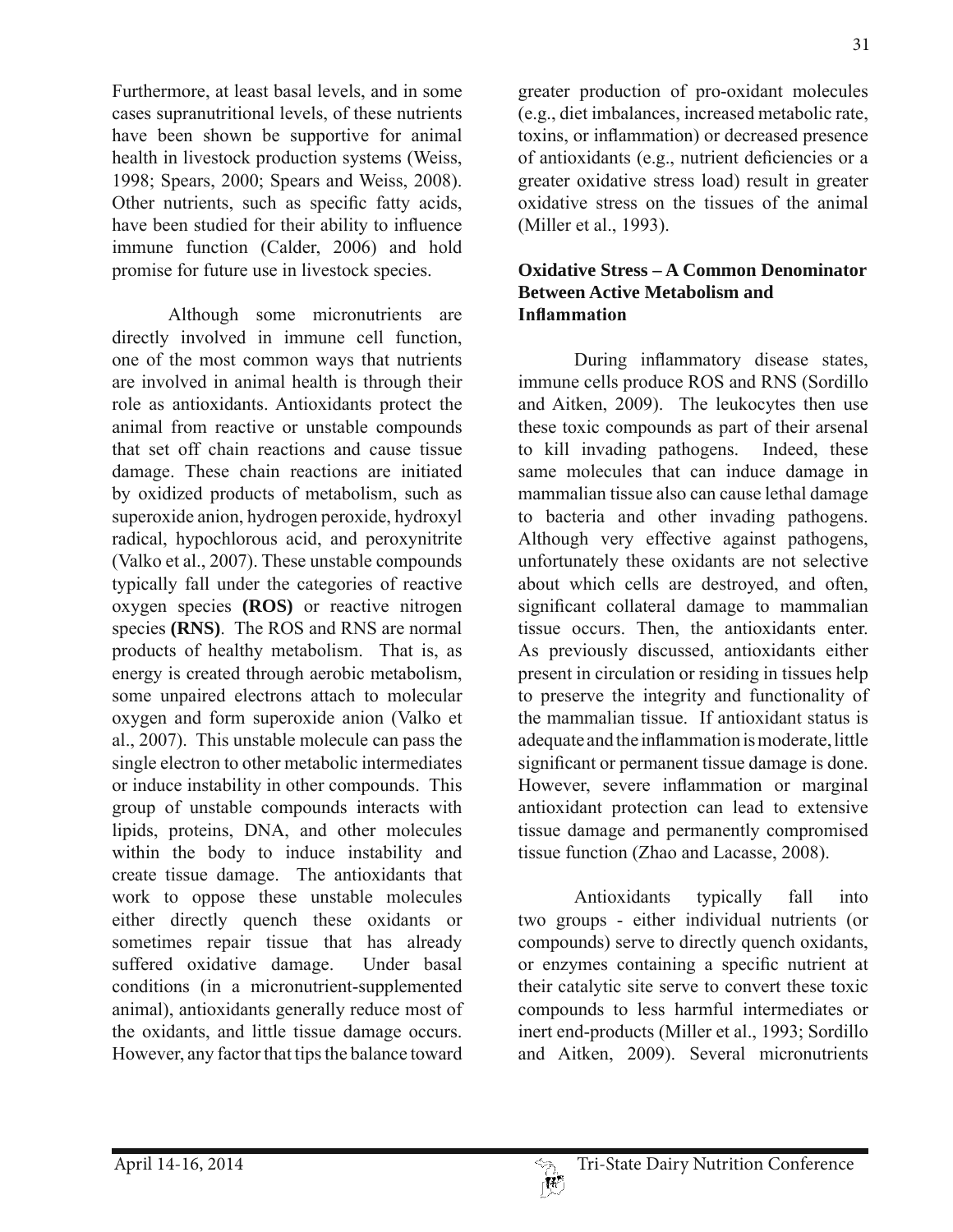commonly supplemented to livestock serve directly as antioxidants. Tocopherols (vitamin E metabolites) and carotenoids (vitamin A precursors and metabolites) are commonly supplemented to dairy cows commercially, and compounds such as vitamin C, lipoic acid, and glutathione, while not routinely supplemented in commercial diets, are important molecules in oxidative scavenging within the animal. Other nutrients serve as antioxidants within the structure of an enzyme. Of these, selenium is perhaps the most well-studied and recognized as important by commercial nutritionists and veterinarians. Other micronutrients with important enzymatic antioxidant roles include zinc, copper, manganese, and iron. Although when incorporated into an enzyme, iron has some antioxidant activity, it is most commonly recognized to actually contribute to oxidative stress rather than alleviate it.

# **Vitamin E and Health**

 The metabolically active form of vitamin E,  $\alpha$ -tocopherol, is a lypophyllic antioxidant that is responsible for scavenging and breaking free radical oxidative reactions at the cell membrane. This free radical scavenging prevents lipid peroxidation (damage) and is especially important for cells that that have a high degree of unsaturated fatty acids in the cell membrane. Not only do leukocytes (immune cells) have high levels of polyunsaturated fatty acids in their cell membrane, but their production of ROS to kill pathogens also makes them highly susceptible to lipid membrane damage. Weiss et al. (1990) reported that  $\alpha$ -tocopherol concentrations are decreased in the blood of dairy cows during the periparturient period, suggesting that higher levels of vitamin E supplementation may be warranted. Smith et al. (1984) reported that prepartum dietary vitamin E supplementation resulted in a 37% decrease in clinical mastitis and decreased the

duration of clinical signs of mastitis. Consistent with this finding, Hogan et al. (1992) reported that prepartum vitamin E injections increased plasma vitamin E concentrations and improved PMN intracellular killing capacity compared to cows supplemented with 1040 IU/day dietary vitamin E. These authors reported that 1040 IU/ day of vitamin  $E$  was insufficient to improve indices of PMN function around the time of calving. In addition, Weiss et al. (1997) reported that 4000 IU/day for 14 days prepartum and 2000 IU/day postpartum of dietary vitamin E maintained plasma  $\alpha$ -tocopherol levels around the time of calving. However, in contrast to the earlier study by Hogan et al. (1992), Weiss et al. (1997) reported that in addition to the 4000 IU/day prepartum treatment previously described, a treatment regime of 1000 IU/ day prepartum and 500/day IU postpartum of dietary vitamin E also improved mammary clinical health compared to treatments that were below NRC recommended levels of vitamin E (100 IU/day vitamin E prepartum and postpartum). Whereas the research of Weiss et al. (1997) suggested 4000 IU/day of vitamin E prepartum might improve health, a subsequent study (Bouwstra et al., 2010) suggested that high levels of vitamin E could result in higher rates of mastitis in dairy cows. However, to date, these detrimental effects of vitamin E have not been replicated, and indeed, a recent extensive review of the research literature from the past 30 years reported that relatively high concentrations of plasma vitamin E and dietary vitamin E levels of 3000 IU/day are not associated with increased risk of mastitis or increased milk somatic cell counts **(SCC)** (Politis, 2012). Politis (2012) recommended that dry cows should be supplemented with 1000 to 3000 IU/day, lactating cows 500 to 1000 IU/day, and herds with poor mammary health should consider supplementation levels of 3000 IU/day of dietary vitamin E.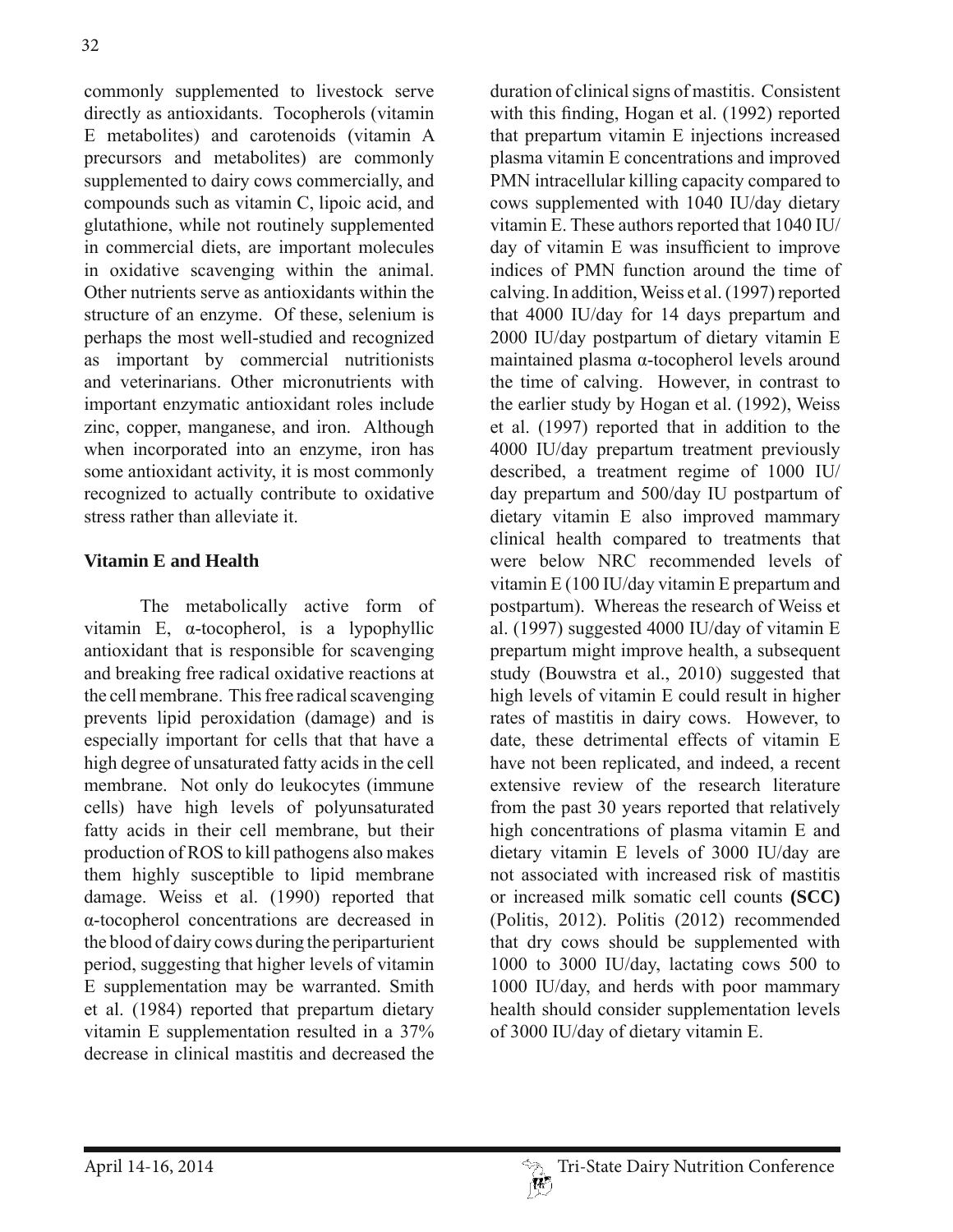#### **Selenium and Immune Function**

 Selenium **(Se)** is a trace mineral that is found in insufficient concentrations in many feedstuffs to meet animal requirements and thus must be supplemented in animal feeds in order to prevent nutritional deficiencies. Whereas vitamin E is a lypohyllic antioxidant and some selenoenzymes are membrane-bound, selenium performs much of its antioxidant function in the aqueous cellular environment. In its main antioxidant role, Se is genetically incorporated into the amino acid selenocysteine and sits at the catalytic site of free radical quenching enzymes, such as glutathione peroxidase and thioredoxin reductase, among others (Sordillo and Aitken, 2009). Although part of the immunological impact of Se is due to protection from oxidative stress, other direct mechanistic effects of Se on leukocyte signaling, trafficking, and killing have been reported (Sordillo, 2013). Several studies by one research group remain some of the most convincing regarding the role of Se in immune protection of the lactating dairy cow. In studying 32 dairy herds, Erskine et al. (1987) reported an inverse correlation between blood Se (and selenoenzymes) and herd somatic cell count SCC such that low SCC herds had high levels of Se-related variables and high SCC herds had low Se-related variables. These researchers then followed up these studies with several intramammary immune challenge studies in which lactating dairy cattle were fed diets deficient in Se  $(\sim 0.04$  ppm DM dietary Se) or supplemented with 2 mg Se/head/ day. Whether challenged with live E. coli or S. aureus organisms, or administered E. coli lipopolysaccharide **(LPS)** to elucidate an immune response, Se supplementation, even at these modest levels of dietary supplementation, resulted in improved immune function and less severe experimental mastitis (Erskine et al., 1989, 1990; Grasso et al., 1990). As reviewed by Sordillo (2013), multiple subsequent

studies have confirmed a role for Se in immune protection.

# **Effects of an Organic Trace Mineral Supplement Neutrophil Gene Expression**

 While at the University of Missouri, my lab group conducted an experiment (Revelo et al., 2014b) to investigate the effects of trace mineral supplementation from inorganic or organic sources on the global gene expression in PMN collected from dairy cows during the periparturient period. Twenty one pregnant Holstein cows entering second or greater lactation were randomly assigned to a basal diet with no added dietary Mn, Co, Cu, and Zn (basal,  $n = 7$ ); supplemented with 200 mg Mn, 25 mg Co, 125 mg Cu, and 360 mg Zn from sulfate and carbonate sources (inorganic,  $n =$ 7); or supplied by amino acid complexes of Mn, Cu, and Zn, and cobalt glucoheptonate (organic,  $n = 7$ . The organic supplementation was accomplished using a combination of Avail-4® and COPRO® (Zinpro Corp., Eden Prairie, MN). Total supplementation for inorganic and organic cows was brought to 65, 15, 75, and 2.5 ppm of diet using the inorganic sources added to each gelcap for Mn, Cu, Zn, and Co, respectively. Oral treatments were administered by gelcap bolus between day  $57.1 \pm 1$  prior to parturition until day 8 after parturition. For the results reported here, PMN were harvested from the blood of cows on day  $6.4 \pm 0.1$  after parturition. After isolation of the cells in the lab, PMN were incubated with 0 or 50 μg/mL of Escherichia coli LPS for 120 minutes to activate the cells using a compound that would normally be present during an E. coli infection in the animal. Messenger RNA was purified from the PMN and expression of virtually all active genes within PMN was measured using high-throughput sequencing technology, a process termed RNA-Seq. The resulting digital count data were analyzed to determine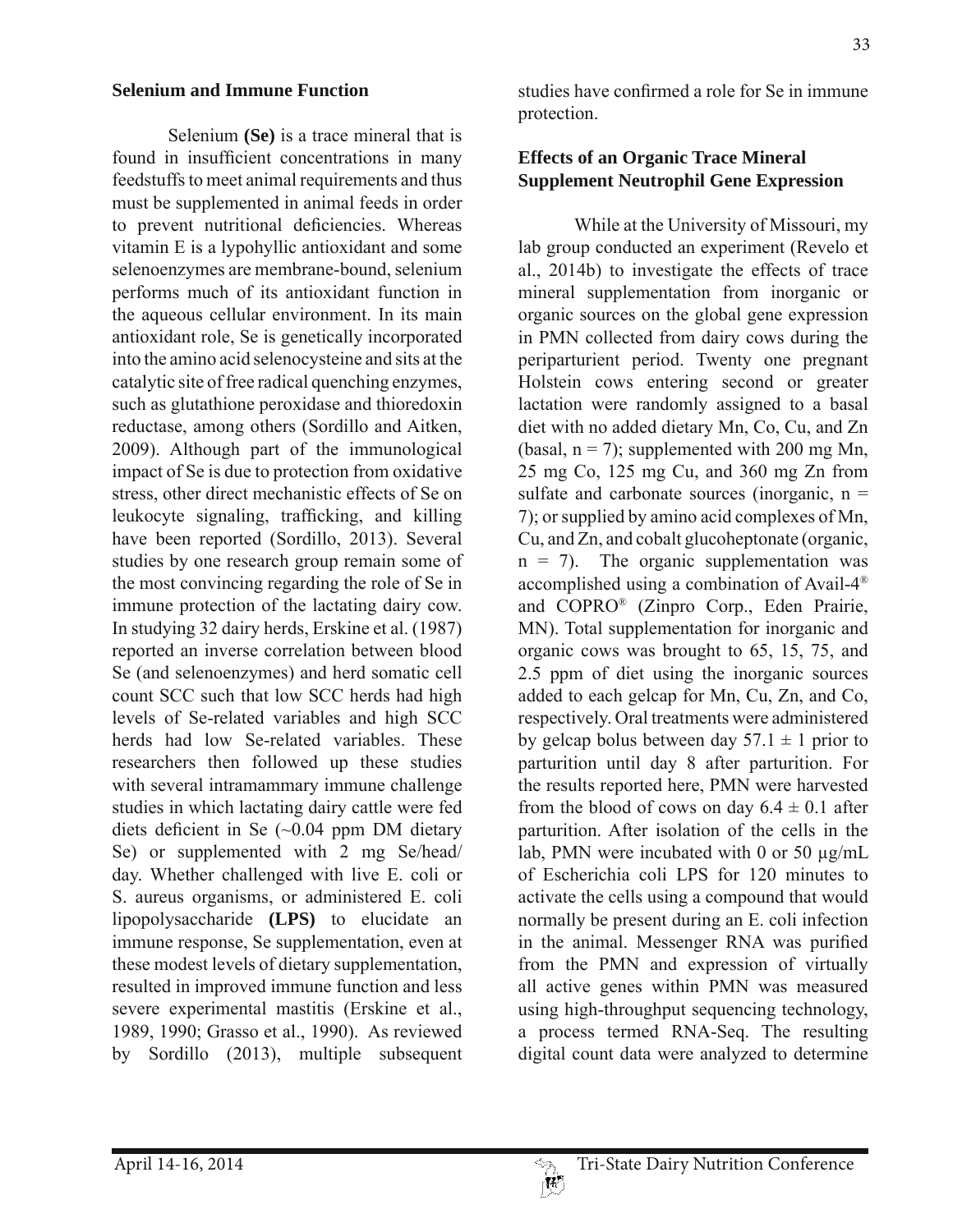the effects of trace mineral supplementation source on the global gene expression profile of non-activated and LPS-activated PMN in the days after calving. To better appreciate the biological meaning of gene expression data, gene pathway and ontology enrichment analyses were conducted using differentially expressed genes. When compared with trace minerals from inorganic sources, organic trace mineral supplementation altered the expression of 230 and 47 genes in non-activated and LPS-activated PMN, respectively. Pathway analysis revealed that organic trace mineral supplementation (relative to inorganic) upregulated genes that enriched the RIG-I-like receptor signaling, cytosolic DNA-sensing, and TOLL-like receptor **(TLR)** signaling pathways. The RIG-I-like receptor signaling and cytosolic DNA-sensing pathways were up-regulated in both, non-activated and LPS-activated PMN; whereas, the TLR signaling pathway was only enriched in non-activated PMN. These results suggest that the specific formulation of organic trace minerals used in this study (vs. inorganic) stimulate gene pathways involved in antigen recognition and the immune response, meaning that PMN can potentially be better equipped to identify and respond to the presence of different types of pathogens. Thus, an infection can potentially be more quickly identified, an immune response mounted, and the pathogen destroyed. This finding, that a specific dietary trace mineral formulation can affect the expression of hundreds of genes in a specific population of immune cells, is a very important finding. Further research utilizing a live pathogen challenge model to cows fed these same treatments could be useful in confirming the suggestions of these gene expression results. Of note, this research only involved the feeding of one particular formulation of the trace minerals  $Zn$ ,  $Cu$ ,  $Mn$ , and  $Co$  – these results should not be interpreted to mean that all trace mineral formulations would have the

same effect. Different organic trace mineral formulations will have different bioavailability, and thus, may not produce the same results.

## **Effects of a Commercial Nutritional Supplement on Neutrophil Gene Expression**

 In another study from my former laboratory at the University of Missouri (Revelo et al., 2014a), we investigated the effects of a commercially available feed additive for its potential immune-modulating activity in the periparturient dairy cow. The objective of this study was to investigate the effects of OmniGen-AF® (OAF; Prince Agri Products, Quincy, IL) on the global gene expression profile of PMN. Cows received 56 g/day of either the supplement OAF  $(n = 5)$  or sham control (soybean hulls;  $n = 5$ ) mixed into total-mixed rations from day  $46 + 1$  before calving until day 31 after parturition. For the results reported in this paper, PMN were collected from the blood of the cows on day 7 postpartum and incubated with 0 or 50 μg/mL of E. coli LPS for 120 minutes to activate the cells using a compound that would normally be present during an E. coli infection in the animal. Messenger RNA was purified from the PMN and expression of virtually all active genes within PMN was measured using RNA-Seq. The resulting digital count data were analyzed to determine the effects of OAF supplementation on the global gene expression profile of non-activated and LPS-activated PMN in the days after calving. To better appreciate the biological meaning of gene expression data, gene pathway and ontology enrichment analysis were conducted using differentially expressed genes. Feeding OAF to periparturient dairy cows resulted in the differential regulation of 43 genes  $(7<sup>†</sup>)$ and 36Ļ) in PMN upon activation with LPS. Functional annotation analysis indicated that the lysosome pathway was enriched by the genes with down-regulated expression due to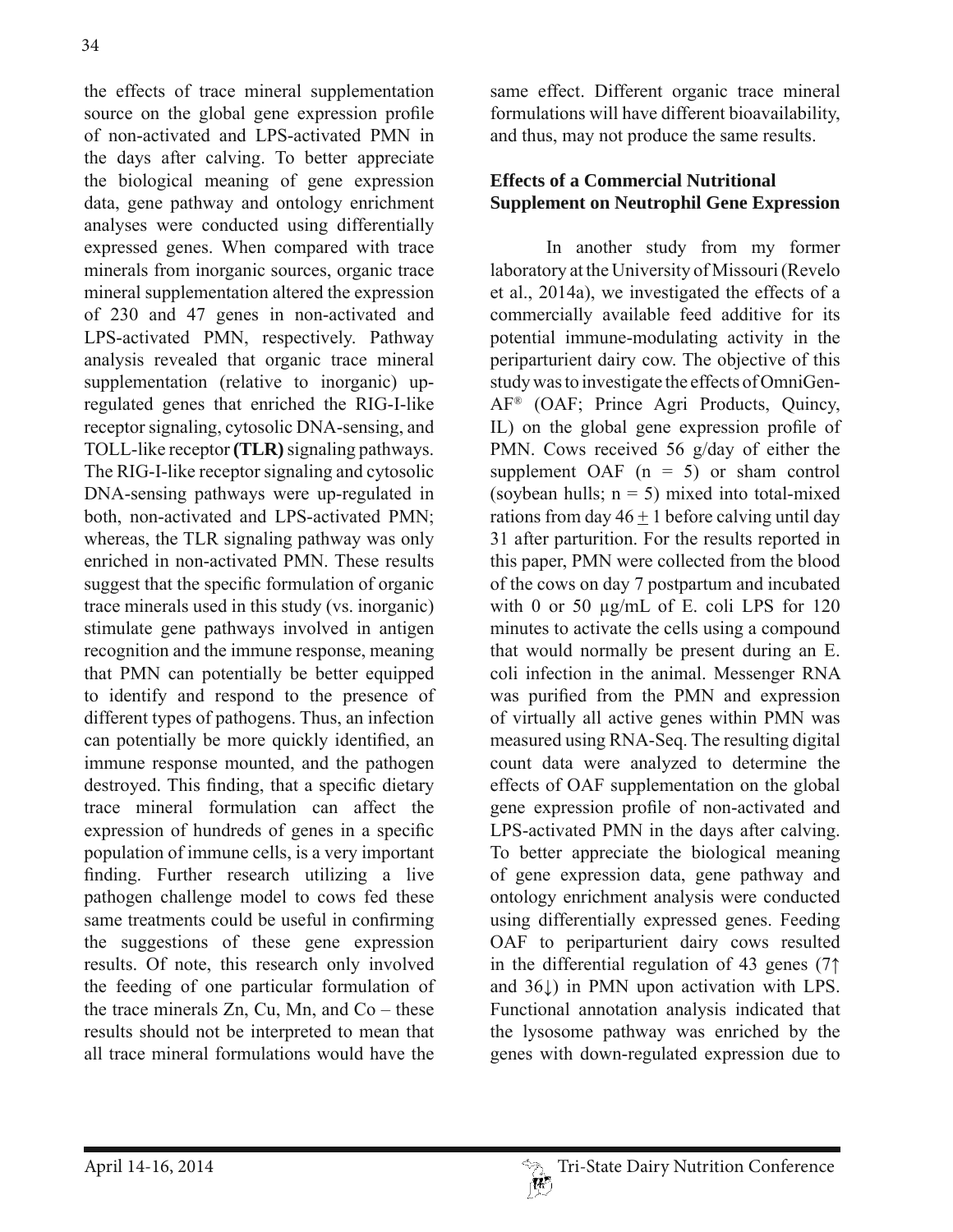OAF supplementation. Lysosomes are involved in the inactivation, destruction, and recycling of endocytic and phagocytic particles, including pathogenic organisms (Eskelinen et al., 2003); thus, the biological relevance of a potential lower activity in the lysosome pathway in PMN collected from supplemented cows is difficult to infer. However, the periparturient dairy cow is subject to excessive inflammation during an immune response, and it is possible that a decrease in PMN lysosome inflammatory activity due to OAF could decrease the risk of tissue damage. Independent from LPS activation, OAF altered the expression of 53 transcripts  $(12<sup>†</sup>$  and  $41<sup>†</sup>$ , relative to non-supplemented controls). Pathway analysis revealed that genes with downregulated expression enriched the oxidative phosphorylation pathway. Unlike other cells, leukocytes rely on glycolysis rather than on oxidative phosphorylation as their main source of energy under both low (hypoxic) and normal O2 conditions (Borregaard and Herlin, 1982). Therefore, one could speculate that lowering of oxidative phosphorylation activity may allow PMN to shunt oxygen toward the production of ROS for pathogen killing. Finally, OAF increased the expression of tumor necrosis factor receptor superfamily, member 17 by approximately 130%. Our laboratory previously reported that PMN from early lactation cows have reduced LPS-dependent expression of the cytokine tumor necrosis factor (Revelo and Waldron, 2012); thus, up-regulation of this receptor group by OAF may increase PMN responsiveness to inflammatory signals in periparturient cows. These results identify several potential molecular mechanisms by which OAF may influence the performance of PMN around the time of calving.

### **Conclusions**

 Cows experience immune dysfunction around the time of calving. To date, no single factor has been reported to be responsible for this immune dysfunction. Metabolites associated with negative energy balance, such as NEFA and ketones, have been reported to negatively impact immune function. Defective calcium metabolism may also contribute to periparturient immunosuppression. At this time, some of the best strategies for us to avoid losses due to infectious disease are to pay strict attention to the details of close-up and fresh cow management such that metabolic insults to the immune system are avoided. Further research elucidating endocrine, metabolic, and immune interactions around the time of calving are warranted. In addition to metabolites, many dietary nutrients are involved in immune protection and may play roles in immunosuppression. Some of these nutrients are involved in immune cell function, but many others serve to minimize damage to nearby healthy cells during the immune response by limiting inflammatory damage. Much of the potential damage caused during inflammation is due to oxidative stress – the reaction of unstable oxidizing molecules with tissue lipids, proteins, and DNA. Many of the micronutrients that are important for immune function and health serve in this role of tissue protection as antioxidants. Although many of these nutrients are known to be important for health, the quantity of these dietary micronutrients needed to maximize immune function and tissue protection is unknown. Recent studies continue to support the role of micronutrients and certain small inclusion feed additives in altering the mechanisms of immune protection. However, sound, peer-reviewed, controlled research should accompany the specific nutrient being considered to aid immune function – just as very small inclusion ingredients can

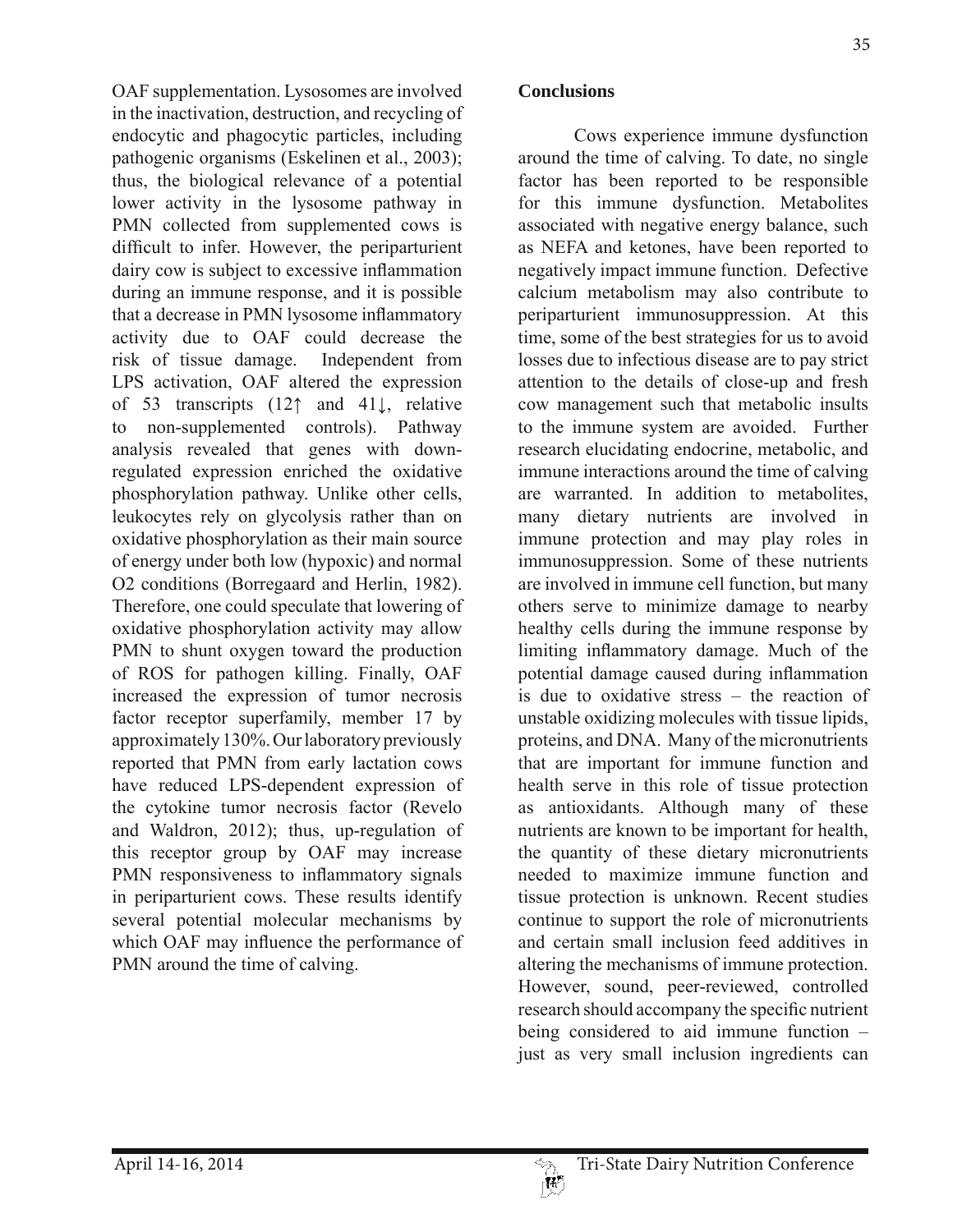affect immune function, small differences in formulation of nutrient packages and feed additives might mean that one formulation is effective, while a similar formulation is not. Careful nutritional management to provide highly bioavailable nutritional profiles and to maximize metabolic health is currently our best strategy to maximize immune function. In addition to sound nutritional management, best management practices to maximize hygiene and minimize stressors are also crucial to helping prevent infection.

# **References**

Andersen P.H., N. Jarløv, M. Hesselholt, and L. Bæk. 1996. Studies on in vivo endotoxin plasma disappearance times in cattle. J. Vet. Med. A. 43:93-101.

Bell, A.W. 1995. Regulation of organic nutrient metabolism during transition from late pregnancy to early lactation. J. Anim. Sci. 73:2804-2819.

Bernabucci, U., B. Ronchi, N. Lacetera, and A. Nardone. 2005. Influence of body condition score on relationships between metabolic status and oxidative stress in periparturient dairy cows. J. Dairy Sci. 88:2017-2026.

Borregaard, N., and T. Herlin. 1982. Energy metabolism of human neutrophils during phagocytosis. J. Clin. Invest. 70: 550-557.

Bouwstra, R.J., M. Nielen, J.A. Stegeman, P. Dobbelaar, J.R. Newbold, E.H. Jansen, and T. van Werven. 2010. Vitamin E supplementation during the dry period in dairy cattle. Part I: Adverse effect on incidence of mastitis postpartum in a double-blind randomized field trial. J. Dairy Sci. 93:5684–5695.

Burton, J.L., M.E. Kehrli, Jr., S. Kapil., and R.L. Horst. 1995. Regulation of L-selectin and CD18 on bovine neutrophils by glucocorticoids: Effects of cortisol and dexamethasone. J. Leukoc. Biol. 57:317-325.

Calder, P.C. 2006. Polyunsaturated fatty acids and inflammation. Prostaglandins Leukot. Essent. Fatty Acids. 75:197-202.

Ducusin, R.J., Y. Uzuka, E. Satoh, M. Otani, M. Nishimura, S. Tanabe, and T. Sarashina. 2003. Effects of extracellular Ca2+ on phagocytosis and intracellular Ca2+ concentrations in polymorphonuclear leukocytes of postpartum dairy cows. Res. Vet. Sci. 75:27-32.

Erskine, R.J., R.J. Eberhart, P.J. Grasso, and R.W. Scholz. 1989. Induction of *Escherichia coli* mastitis in cows fed selenium-deficient or selenium-supplemented diets. Am. J. Vet. Res. 50:2093-2100.

Erskine, R.J., R.J. Eberhart, L.J. Hutchinson, and R.W. Scholz. 1987. Blood selenium concentrations and glutathione peroxidase activities in dairy herds with high and low somatic cell counts. J. Am. Vet. Med. Assoc. 190:1417-1421.

Erskine, R.J, R.J. Eberhart, and R.W. Scholz. 1990. Experimentally induced *Staphylococcus aureus* mastitis in selenium-deficient and selenium-supplemented dairy cows. Am. J. Vet. Res. 51:1107-1111.

Eskelinen, E. L., Y. Tanaka, and P. Saftig. 2003. At the acidic edge: Emerging functions for lysosomal membrane proteins. Trends Cell Biol. 13:137-145.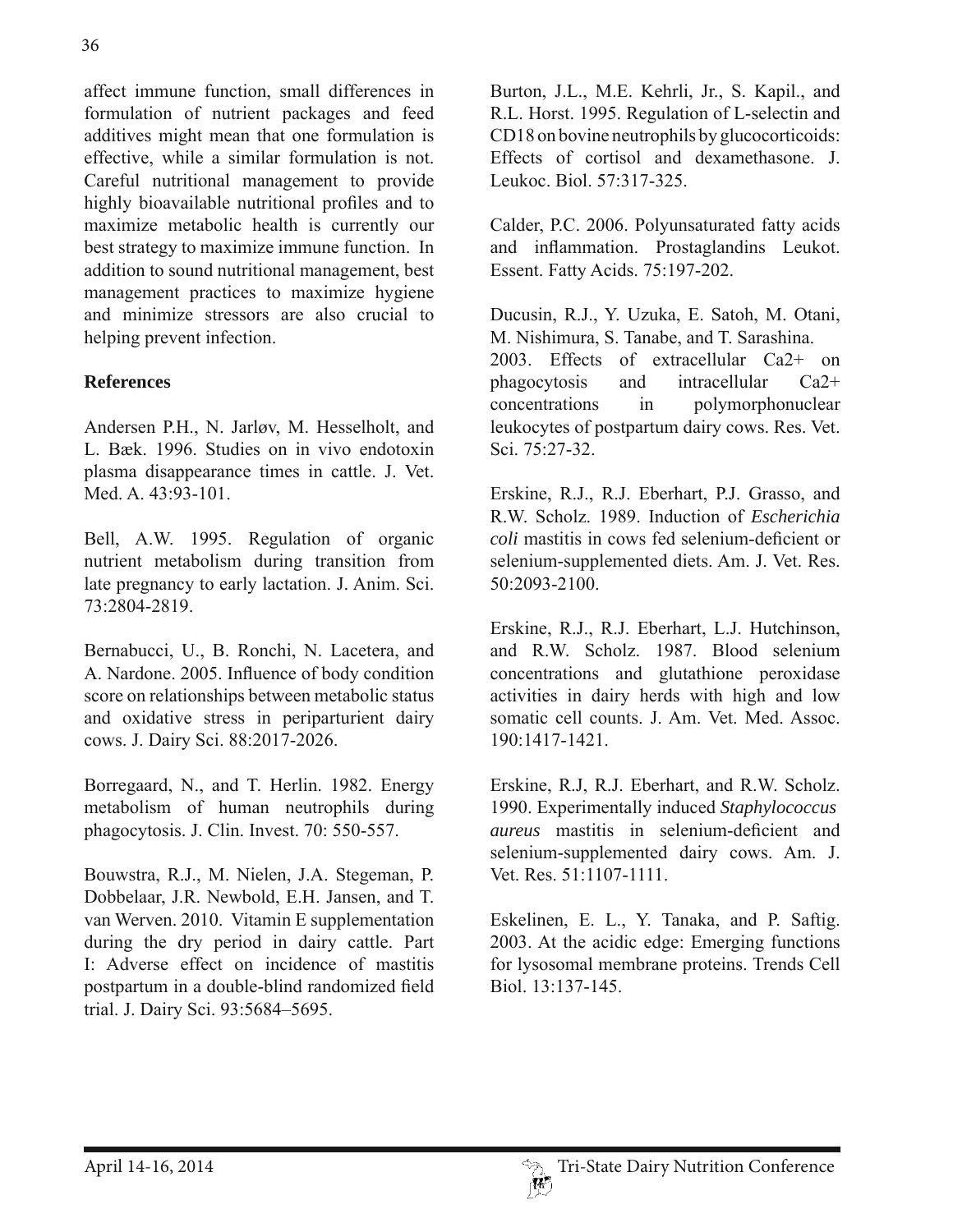Galvão, K.N., M.J. Flaminio, S.B. Brittin, R. Sper, M. Fraga, L. Caixeta, A. Ricci, C.L. Guard, W.R. Butler, and R.O. Gilbert. 2010. Association between uterine disease and indicators of neutrophil and systemic energy status in lactating Holstein cows. J. Dairy Sci. 93:2926-2937.

Goff, J.P., and R.L. Horst. 1997. Physiological changes at parturition and their relationship to metabolic disorders. J. Dairy Sci. 80:1260- 1268.

Grasso, P.J., R.W. Scholz, R.J. Erskine, and R.J. Eberhart. 1990. Phagocytosis, bactericidal activity, and oxidative metabolism of milk neutrophils from dairy cows fed seleniumsupplemented and selenium-deficient diets. Am. J. Vet. Res. 51:269-274.

Graugnard, D.E., M. Bionaz, E. Trevisi, K.M. Moyes, J.L. Salak-Johnson, R.L. Wallace, J.K. Drackley, G. Bertoni, and J.J. Loor. 2012. Blood immunometabolic indices and polymorphonuclear neutrophil function in peripartum dairy cows are altered by level of dietary energy prepartum. J. Dairy Sci. 95:1749-1758.

Grummer, R.R. 1993. Etiology of lipid-related metabolic disorders in periparturient dairy cows. J. Dairy Sci. 76:3882-3896.

Hammon, D.S., I.M Evjen, T.R. Dhiman, J.P. Goff, and J.L. Walters. 2006. Neutrophil function and energy status in Holstein cows with uterine health disorders. Vet. Immunol. Immunopathol. 113:21-29.

Hogan, J.S., W.P. Weiss, D.A. Todhunter, K.L. Smith, and P.S. Schoenberger. 1992. Bovine neutrophil responses to parenteral vitamin E. J. Dairy Sci. 75:399-405.

Huzzey, J.M., D.M. Veira, D.M. Weary, and M.A. von Keyserlingk. 2007. Prepartum behavior and dry matter intake identify dairy cows at risk for metritis. J. Dairy Sci. 90:3220- 3233.

Kimura, K., J.P. Goff, and M.E. Kehrli, Jr. 1999. Effects of the presence of the mammary gland on expression of neutrophil adhesion molecules and myeloperoxidase activity in periparturient dairy cows. J. Dairy Sci. 82:2385-2392.

Kimura, K., T.A. Reinhardt, and J.P. Goff. 2006. Parturition and hypocalcemia blunts calcium signals in immune cells of dairy cattle. J. Dairy Sci. 89:2588-2595.

Kremer, W.D., E.N. Noordhuizen-Stassen, F.J. Grommers, Y.H. Schukken, R. Heeringa, A. Brand, and C. Burvenich. 1993. Severity of experimental Escherichia coli mastitis in ketonemic and nonketonemic dairy cows. J. Dairy Sci. 76:3428-3436.

Lacetera, N., D. Scalia, U. Bernabucci, B. Ronchi, D. Pirazzi, and A. Nardone. 2005. Lymphocyte functions in overconditioned cows around parturition. J. Dairy Sci. 88:2010-2016.

Mallard, B.A., J.C. Dekkers, M.J. Ireland, K.E. Leslie, S. Sharif, C.L. Vankampen, L. Wagter, and B.N. Wilkie. 1998. Alteration in immune responsiveness during the periparturient period and its ramification on dairy cow and calf health. J. Dairy Sci. 81:585-595.

Martinez, N., C.A. Risco, F.S. Lima, R.S. Bisinotto, L.F. Greco, E.S. Ribeiro, F. Maunsell, K. Galvão, and J.E. Santos. 2012. Evaluation of peripartal calcium status, energetic profile, and neutrophil function in dairy cows at low or high risk of developing uterine disease. J. Dairy Sci. 95:7158-7172.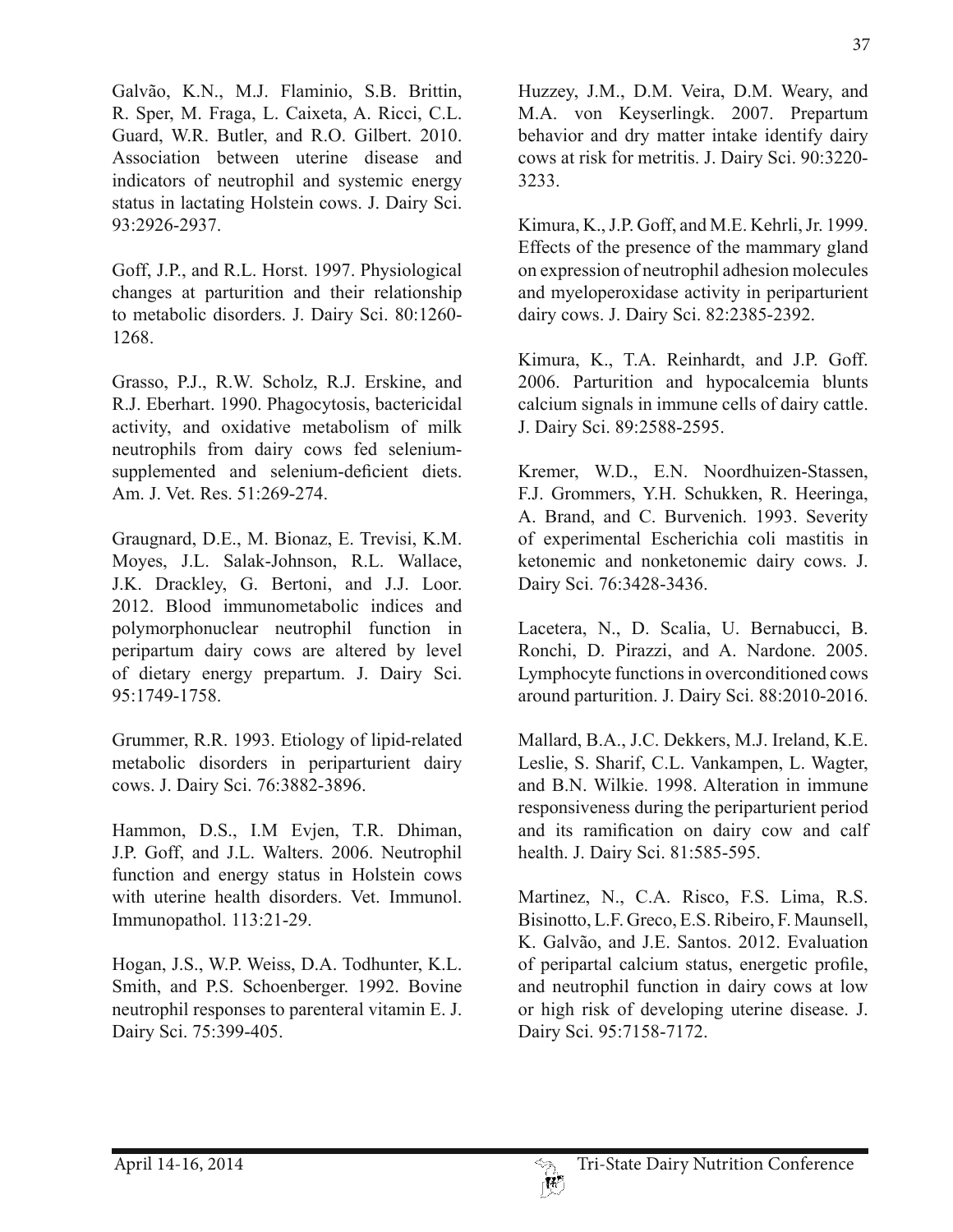Miller, J.K., E. Brzezinska-Slebodzinska, and F.C. Madsen. 1993. Oxidative stress, antioxidants, and animal function. J. Dairy Sci. 76:2812-2823.

Moyes, K.M., J.K. Drackley, J.L. Salak-Johnson, D.E. Morin, J.C. Hope, and J.J. Loor. 2009a. Dietary-induced negative energy balance has minimal effects on innate immunity during a *Streptococcus uberis* mastitis challenge in dairy cows during midlactation. J. Dairy Sci. 92:4301-4316.

Moyes, K.M., T. Larsen, N.C. Friggens, J.K. Drackley, and K.L. Ingvartsen. 2009b. Identification of potential markers in blood for the development of subclinical and clinical mastitis in dairy cattle at parturition and during early lactation. J. Dairy Sci. 92:5419-5428.

O'Boyle, N., C.M. Corl, J.C. Gandy, and L.M. Sordillo. 2006. Relationship of body condition score and oxidant stress to tumor necrosis factor expression in dairy cattle. Vet. Immunol. Immunopathol. 113:297-304.

Ospina, P.A., D.V. Nydam, T. Stokol, and T.R. Overton. 2010. Evaluation of nonesterified fatty acids and beta-hydroxybutyrate in transition dairy cattle in the northeastern United States: Critical thresholds for prediction of clinical diseases. J. Dairy Sci. 93:546-554.

Perkins, K.H., M.J. VandeHaar, J.L. Burton, J.S. Liesman, R.J. Erskine, and T.H. Elsasser. 2002. Clinical responses to intramammary endotoxin infusion in dairy cows subjected to feed restriction. J. Dairy Sci. 85:1724-1731.

Perkins, K.H., M.J. VandeHaar, R.J. Tempelman, and J.L. Burton. 2001. Negative energy balance does not decrease expression of leukocyte adhesion or antigen-presenting molecules in cattle. J. Dairy Sci. 84:421-428.

Politis, I. 2012. Reevaluation of vitamin E supplementation of dairy cows: Bioavailability, animal health and milk quality. Animal 6:1427- 1434.

Revelo, X.S., J.W. Davis, R.D. Schnabel, A.L. Kenny, N.M. Barkley, and M.R. Waldron. 2014a. Effect of a commercial dietary supplement on the global gene expression profile of neutrophils harvested from periparturient dairy cows. J. Dairy Sci. (Manuscript in preparation).

Revelo, X.S., J.W. Davis, R.D. Schnabel, A.L. Kenny, N.M. Barkley, D.J Tomlinson, M.T. Socha, and M.R. Waldron. 2014b. Effect of trace mineral supplementation source on the global gene expression profile of neutrophils collected from periparturient dairy cows. J. Dairy Sci. (Manuscript in preparation).

Revelo, X.S., and M.R. Waldron. 2012. In vitro effects of Escherichia coli lipopolysaccharide on the function and gene expression of neutrophils isolated from the blood of dairy cows. J. Dairy Sci. 95:2422-2441.

Rukkwamsuk, T., T.A. Kruip, and T. Wensing. 1999. Relationship between overfeeding and overconditioning in the dry period and the problems of high producing dairy cows during the postparturient period. Vet. Q. 21:71-77.

Scalia, D., N. Lacetera, U. Bernabucci, K. Demeyere, L. Duchateau, and C. Burvenich. 2006. In vitro effects of nonesterified fatty acids on bovine neutrophils oxidative burst and viability. J. Dairy Sci. 89:147-154.

Smith, K.L., J.H. Harrison, D.D. Hancock, D.A. Todhunter, and H.R. Conrad. 1984. Effect of vitamin E and selenium supplementation on incidence of clinical mastitis and duration of clinical symptoms. J. Dairy Sci. 67:1293-1300.